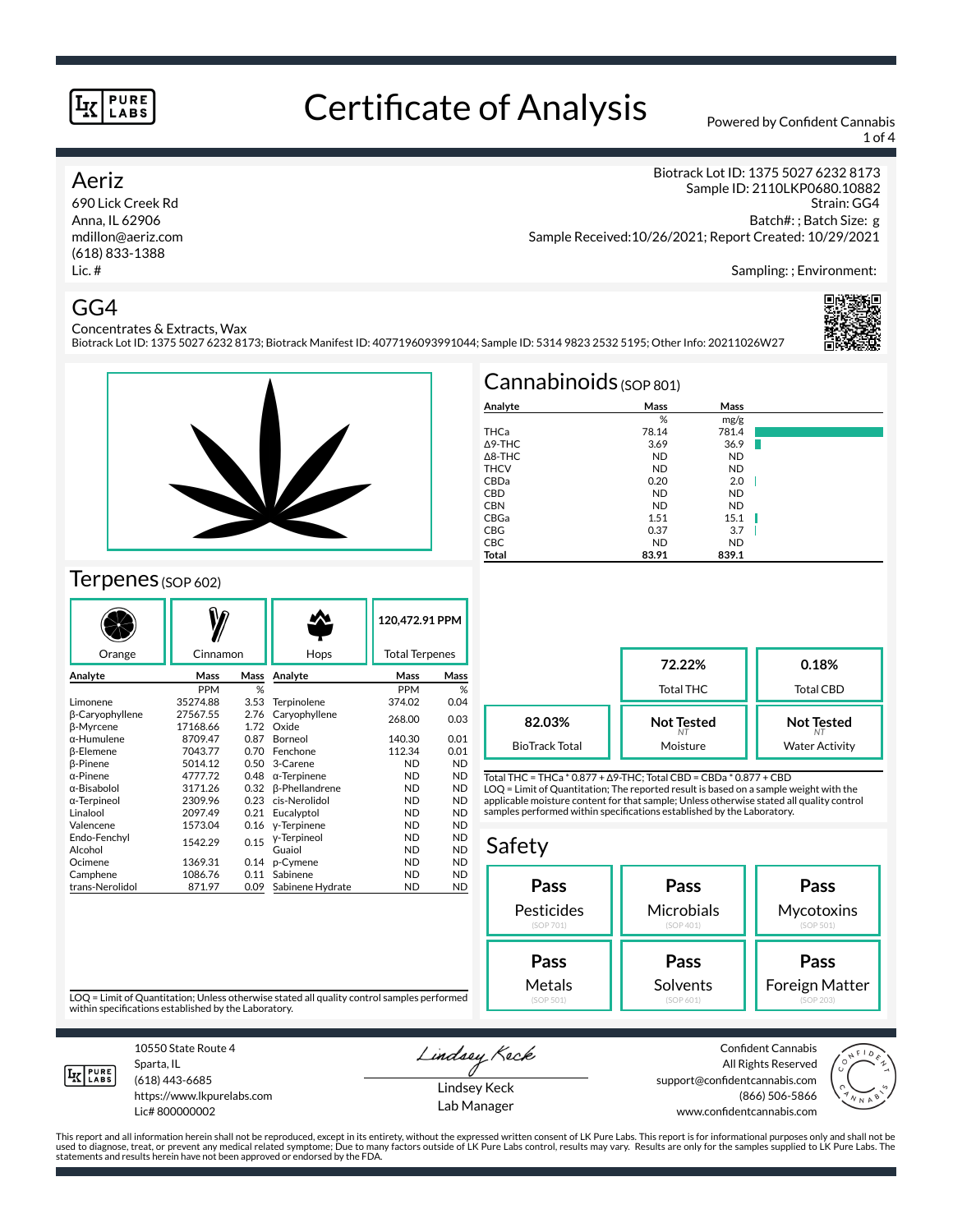# Certificate of Analysis Powered by Confident Cannabis

2 of 4

#### Aeriz

690 Lick Creek Rd Anna, IL 62906 mdillon@aeriz.com (618) 833-1388 Lic. #

Biotrack Lot ID: 1375 5027 6232 8173 Sample ID: 2110LKP0680.10882 Strain: GG4 Batch#: ; Batch Size: g Sample Received:10/26/2021; Report Created: 10/29/2021

Sampling: ; Environment:

#### GG4

Concentrates & Extracts, Wax

Biotrack Lot ID: 1375 5027 6232 8173; Biotrack Manifest ID: 4077196093991044; Sample ID: 5314 9823 2532 5195; Other Info: 20211026W27

| <b>Pesticides</b> |      |       |      | Pass          | <b>Microbials</b>                                                                                                                                   |         |           | Pass          |
|-------------------|------|-------|------|---------------|-----------------------------------------------------------------------------------------------------------------------------------------------------|---------|-----------|---------------|
| Analyte           | LOO. | Limit | Mass | <b>Status</b> | Analyte                                                                                                                                             | Limit   | Mass      | <b>Status</b> |
|                   |      |       |      |               |                                                                                                                                                     | CFU/g   | CFU/g     |               |
|                   |      |       |      |               | Aerobic Bacteria                                                                                                                                    | 10000   | <b>ND</b> | Pass          |
|                   |      |       |      |               | Bile-Tolerant Gram-Negative Bacteria                                                                                                                | 100     | <b>ND</b> | Pass          |
|                   |      |       |      |               | Coliforms                                                                                                                                           | 100     | <b>ND</b> | Pass          |
|                   |      |       |      |               | E. Coli                                                                                                                                             | 0       | <b>ND</b> | Pass          |
|                   |      |       |      |               | Salmonella                                                                                                                                          | $\circ$ | <b>ND</b> | Pass          |
|                   |      |       |      |               | Yeast & Mold                                                                                                                                        | 1000    | <b>ND</b> | Pass          |
|                   |      |       |      |               | TNTC = Too Numerous to Count; Unless otherwise stated all quality control samples<br>performed within specifications established by the Laboratory. |         |           |               |
|                   |      |       |      |               |                                                                                                                                                     |         |           |               |
|                   |      |       |      |               | <b>Heavy Metals</b>                                                                                                                                 |         |           | Pass          |

| Analyte  |            | Mass       | <b>Status</b> |
|----------|------------|------------|---------------|
|          | <b>PPM</b> | <b>PPM</b> |               |
| Arsenic  |            | <b>ND</b>  | Pass          |
| Cadmium  |            | <b>ND</b>  | Pass          |
| Chromium |            | <b>ND</b>  | Pass          |
| Lead     |            | <b>ND</b>  | Pass          |
| Mercury  |            | ND         | Pass          |
|          |            |            |               |

LOQ = Limit of Quantitation; Unless otherwise stated all quality control samples performed within specifications established by the Laboratory.

| <b>Mycotoxins</b> |     |            | Pass       |             |
|-------------------|-----|------------|------------|-------------|
| Analyte           | LOC | Limit      |            | Mass Status |
|                   | PPB | <b>PPR</b> | <b>PPB</b> |             |
| <b>B1</b>         |     | 0.10       | <b>ND</b>  | Pass        |
| <b>B2</b>         |     | 0.10       | <b>ND</b>  | Pass        |
| G1                |     | 0.10       | <b>ND</b>  | Pass        |
| G2                |     | 0.10       | <b>ND</b>  | Pass        |
| Ochratoxin A      |     | 0.10       | <b>ND</b>  | Pass        |

LOQ = Limit of Quantitation; Unless otherwise stated all quality control samples<br>performed within specifications established by the Laboratory.

LOQ = Limit of Quantitation; Unless otherwise stated all quality control samples performed within specifications established by the Laboratory.

10550 State Route 4 Sparta, IL (618) 443-6685

**LK** LABS

Lic# 800000002

https://www.lkpurelabs.com

Lindsey Keck

Confident Cannabis All Rights Reserved support@confidentcannabis.com (866) 506-5866 www.confidentcannabis.com



Lindsey Keck Lab Manager

This report and all information herein shall not be reproduced, except in its entirety, without the expressed written consent of LK Pure Labs. This report is for informational purposes only and shall not be<br>used to diagnos statements and results herein have not been approved or endorsed by the FDA.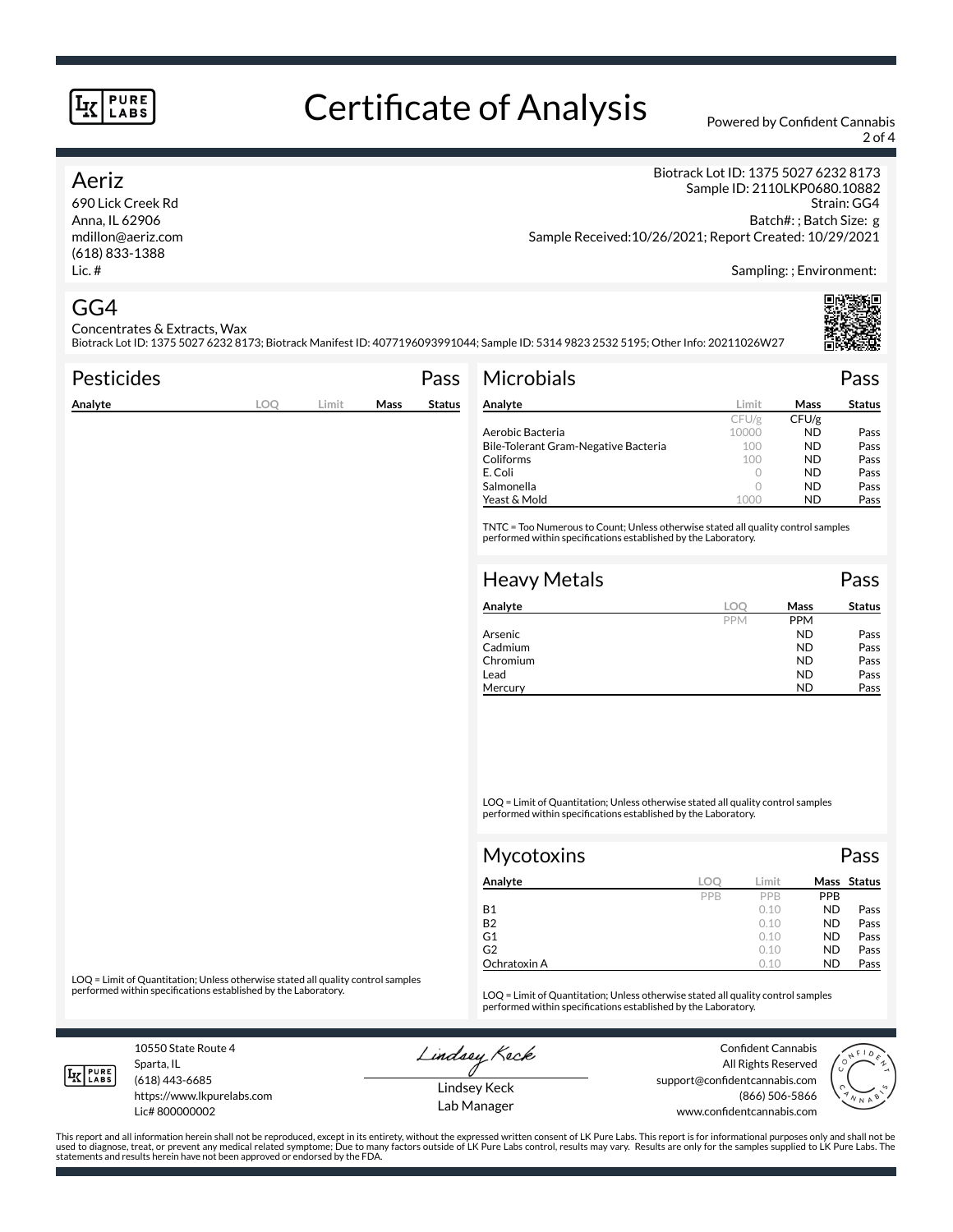## Certificate of Analysis Powered by Confident Cannabis

3 of 4

#### Aeriz

690 Lick Creek Rd Anna, IL 62906 mdillon@aeriz.com (618) 833-1388 Lic. #

Biotrack Lot ID: 1375 5027 6232 8173 Sample ID: 2110LKP0680.10882 Strain: GG4 Batch#: ; Batch Size: g Sample Received:10/26/2021; Report Created: 10/29/2021

Sampling: ; Environment:

## GG4

Concentrates & Extracts, Wax Biotrack Lot ID: 1375 5027 6232 8173; Biotrack Manifest ID: 4077196093991044; Sample ID: 5314 9823 2532 5195; Other Info: 20211026W27

## Residual Solvents Pass

| Analyte            | <b>LOO</b> | Limit      | Mass       | <b>Status</b> |
|--------------------|------------|------------|------------|---------------|
|                    | <b>PPM</b> | <b>PPM</b> | <b>PPM</b> |               |
| Acetone            |            |            | <b>ND</b>  | Tested        |
| <b>Butane</b>      |            |            | ND         | Tested        |
| Ethanol            |            |            | ND         | Tested        |
| Ethyl-Acetate      |            |            | ND         | Tested        |
| Ethyl-Ether        |            |            | <b>ND</b>  | <b>Tested</b> |
| Ethylene Oxide     |            |            | <b>ND</b>  | <b>Tested</b> |
| Heptane            |            |            | <b>ND</b>  | Tested        |
| Isopropanol        |            |            | ND.        | <b>Tested</b> |
| Methanol           |            |            | <b>ND</b>  | <b>Tested</b> |
| Methylene-Chloride |            |            | <b>ND</b>  | Tested        |
| n-Hexane           |            |            | <b>ND</b>  | <b>Tested</b> |
| Pentane            |            |            | <b>ND</b>  | Tested        |
| Propane            |            |            | <b>ND</b>  | <b>Tested</b> |
| <b>Toluene</b>     |            |            | <b>ND</b>  | <b>Tested</b> |
| Trichloroethene    |            |            | <b>ND</b>  | Tested        |
| Xylenes            |            |            | <b>ND</b>  | Tested        |

LOQ = Limit of Quantitation; Unless otherwise stated all quality control samples performed within specifications established by the Laboratory.

**LK** LABS

Sparta, IL (618) 443-6685 https://www.lkpurelabs.com Lic# 800000002

10550 State Route 4

Lindsey Keck

Lindsey Keck Lab Manager

Confident Cannabis All Rights Reserved support@confidentcannabis.com (866) 506-5866 www.confidentcannabis.com



This report and all information herein shall not be reproduced, except in its entirety, without the expressed written consent of LK Pure Labs. This report is for informational purposes only and shall not be<br>used to diagnos